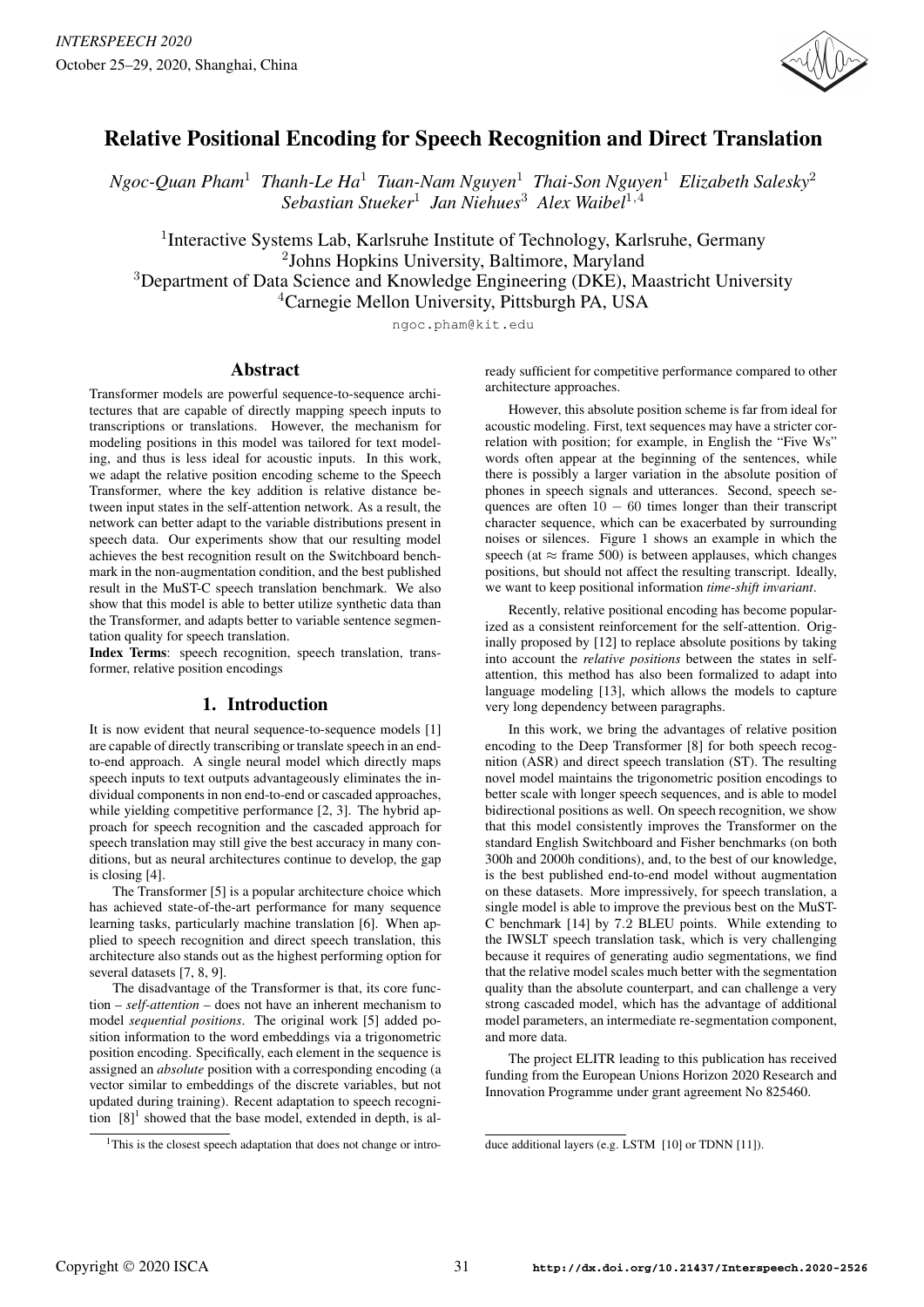

Figure 1: *Speech utterance with applauses at the start and end. Positions have large variation, which is harmful for Transformer with absolute positions and more computation. LSTMs (right) can alleviate this with the forgetting mechanism.*

# 2. Model Description

A speech-to-text model for either automatic speech recognition or direct translation transforms a source speech input with N frames  $X = x_1, x_2, \dots, x_N$  into a target text sequence with M tokens  $Y = y_1, y_2, \ldots, y_M$ . The encoder transforms the speech inputs into hidden representations  $h_{1...N}^X$ . The decoder firsts generates a language model style hidden representation  $h_i^Y$  given the previous inputs, then uses the attention mechanism [15] to generate the relevant context  $c_i$  from the encoder states, which is then combined and generate the output distribution  $o_i$ .

$$
h_{1...N}^X = ENCODER(x_1...x_N)
$$
 (1)

$$
h_i^Y = DECODER(y_i, y_{1...i-1})
$$
 (2)

$$
c_i = \text{ATTENTION}(h_i^Y, h_{1...N})
$$
\n(3)

$$
o_i = \text{SOFTMAX}(c_i + h_i^Y) \tag{4}
$$

$$
y_{i+1} = sample(o_i) \tag{5}
$$

#### 2.1. Transformer

The Transformer [5] uses attention as the main network component to learn encoder and decoder hidden representations. Given three sequences of vectorized states consisting of queries  $Q \in R^{|Q| \times D}$ ,  $K, V \in R^{|K| \times D}$ , attention computes an energy function  $e_{ij}$  between each query  $Q_i$  and each key  $K_j$ . These energy terms are then normalized with a softmax function, and then used to take the weighted average of the values  $V$ . The energy function can be modeled with neural networks [16] or as simple as projected (with thre additional weight matrices) dotproduct between two vectors  $e_{ij} = Q_i K_j^T$  or as parallelized matrix-multiplication in Equation 6.

$$
\hat{Q} = QW_Q; \hat{K} = KW_K; \hat{V} = VW_V
$$
  
Attention(Q, K, V) = softmax( $\hat{Q}\hat{K}^T$ )V (6)

[5] also improved the attention above through the concept of multi-head attention (MAH), which splits the transformed term  $\hat{Q}, \hat{K}, \hat{V}$  to H different heads. The same dot-product operation is applied on each of the  $H$  query, key and values heads, and finally the result is the concatenation of the H outcomes.

The Transformer encoder and decoder are constructed based through stacked layers that have identical components. Each encoder layer has one self-attention (MAH) sub-layer, which is followed by a position-wise feed-forward neural network with ReLU activation function.<sup>2</sup> Each decoder layer is quite similar to the encoder counterpart, with the self-attention sub-layer to connect the decoder states, and the feed-forward network. There is an addition encoder-decoder attention layer in between to extract the context vectors from the top encoder states. Furthermore, the Transformer uses residual connections boost information from bottom layers (e.g. the input embeddings) to the top layers. Layer normalization [17] plays a supportive role, keeping the norms of the outputs in check, when used after each residual connection.

#### 2.2. Relative Position Encoding in Transformer

Equation 6 suggests that attention is position-invariant, i.e if the key and value states change their order, the output remains the same. In order to alleviate this problem for this content-based model, positional information within the input sequence is represented in a similar manner with the word embeddings. The positions are treated as discrete variables and then transformed to embeddings either using a look-up table with learnable parameters [18] or with fixed encodings in a trigonometric form:

$$
Pi, 2k = \sin(\frac{i}{10000^{2k/D}})
$$
  
\n
$$
Pi, 2k + 1 = \cos(\frac{i}{10000^{2k/D}})
$$
\n(7)

When applied to *speech* input, this encoding is then added to speech input features [8]. The periodic property of the encodings allow the model to generalize to unseen input length. Following the factorization in [13], we can rewrite the energy function in Equation 6 for self-attention between two encoder hidden states  $H_i$  and  $H_j$  to decompose into 4 different terms:

Energy<sub>ij</sub> = Energy(
$$
H_i + P_i
$$
,  $H_j + P_j$ )  
\n=  $H_i W_Q W_K^T H_j^T + H_i W_Q W_K^T P_j^T$   
\n+  $P_i W_Q W_K^T H_j^T + P_i W_Q W_K^T P_j^T$   
\n=  $A + B + C + D$  (8)

Equation 8 gives us an interpretation of the function: in which term A is purely content-based comparison between two hidden states (i.e speech feature comparison), term D gives a bias between two absolute positions. The other terms represent the specific content and position addressing.

The extension proposed by previously [12] and later [13] changed the terms B, C, D so that only the relative positions are taken into account:

Energy<sub>ij</sub> = 
$$
Energy(H_i, H_j + P_{i-j})
$$
  
\n=  $H_i W_Q W_K^T H_j^T + H_i W_Q W_R^T P_{i-j}^T$   
\n+  $u W_K^T H_j^T + v W_R^T P_{i-j}^T$   
\n=  $A + \tilde{B} + \tilde{C} + \tilde{D}$  (9)

The new term  $\tilde{B}$  computes the relevance between the input query and the relative distance between  $Q$  and  $K$ . Term  $\tilde{C}$  introduces an additional bias v to the content of the key state  $H_i$ , while term  $\tilde{D}$  represents the bias to the global distance. Terms  $\tilde{B}$  and  $\tilde{D}$  also have an additional linear projection  $W_R$  so that the positions and embeddings have different projections.

With this relative position scheme, when the two inputs  $H_i$ and  $H_i$  are shifted (for example, having extra noise or silent in the utterance), the energy function stays the same (for the first layer of the network). Moreover, it can also establish certain

 $2$ It is a sub-layer from the top-down perspective, analyzing the network, but as a neural network itself, it has two hidden layers of its own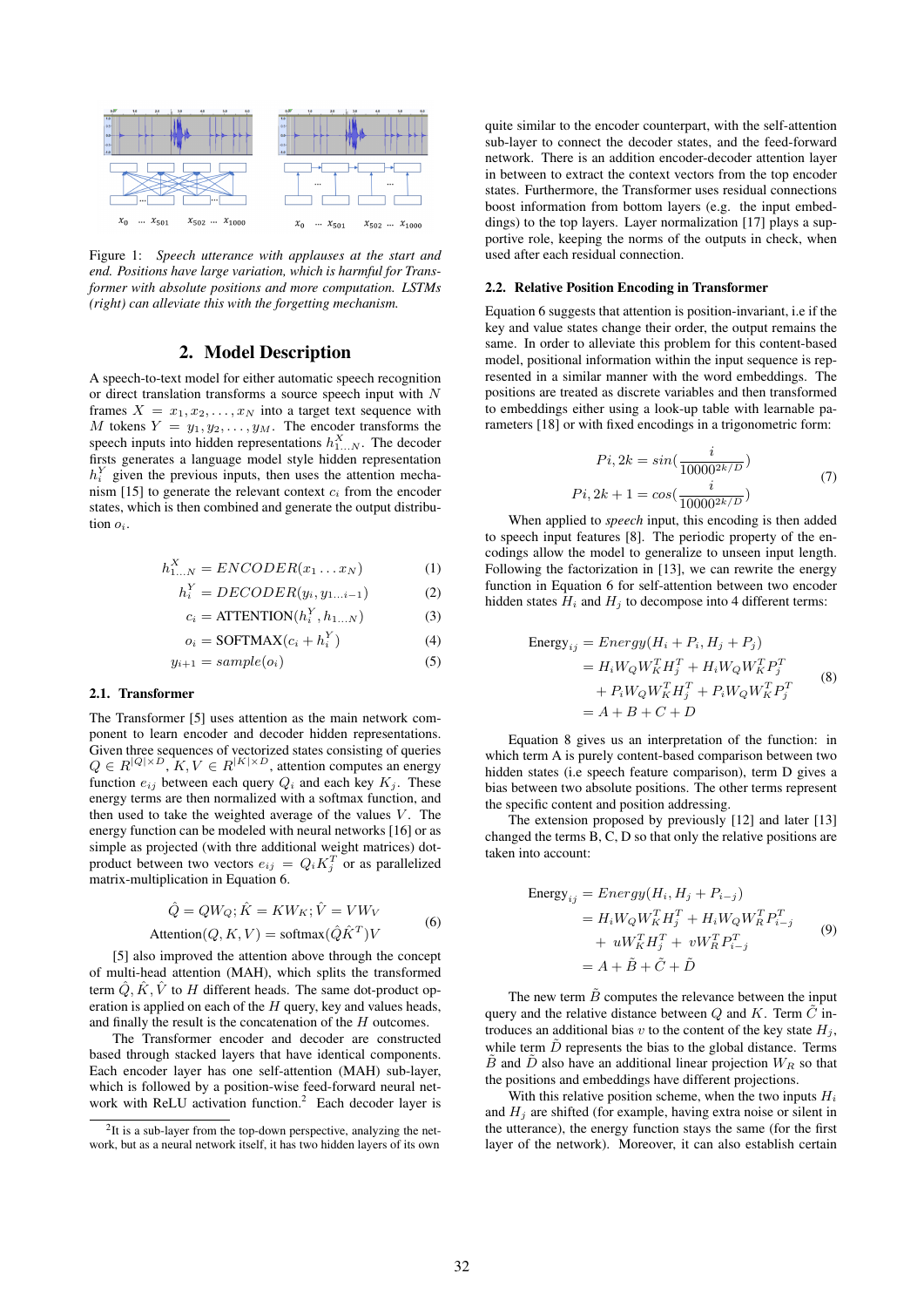inductive bias in the data; for example, the average length of silence or applauses, given the global and local bias terms.

#### 2.3. Adaptation to speech inputs

For relative position encodings with speech inputs, should we use learnable embeddings or fixed encodings to represent the distance  $P_i$ ? The latter has the clear advantage that it already has the periodic property, and given that speech input can be as long as thousands of frames, the former approach would require a necessary cut-off [12] to adapt to longer input sequences. These reasons make sinusoidal encodings a logical choice.

Importantly, the relative position scheme above was proposed for autoregressive language models, in which the attention has only one direction. For speech encoders, each state can attend to both left and right directions, thus we propose to use positive distance when the keys are to the left  $(j < i)$  and negative distance otherwise. As a result, the encodings for  $P_k$  and  $P_{-k}$  will have the same sin terms while the cos terms will have opposite signs, which gives the model a hint to assign different biases to different directions. Implementation wise, it is able to efficiently compute terms  $\tilde{B}$  and  $\tilde{D}$  with the minimal amount of matrix operations. It is necessary to compute  $2K - 1$  terms  $H_i W_Q W_R^T P_k^T$  with  $-K < k < K$  for each query  $H_i$  (For a sequence with  $K$  states, the distance between one state to another k is always in that range).<sup>3</sup> This is followed by the shifting trick [13] to achieve the required energy terms.

# 3. Experiments

#### 3.1. Datasets

ASR. For ASR tasks, our experiments were conducted on the standard English Switchboard and Fisher data under both benchmark conditions: 300 hours and 2000 hours of training data. Our reported test results are for the Hub5 testset with two subsets Switchboard and CallHome. Target transcripts are segmented with byte-pair encoding [19] using 10k merges.

SLT. We split our SLT task into two different subtasks. Many SLT datasets require an auto-segmentation component to splits the audio into sentence-like segments.<sup>4</sup> For end-to-end models, this step is crucial due to the lack of incremental decoding and higher GPU memory requirements. The recent *MuST-C* [14] corpus contains segmentations for both training and testset, requiring no extra segmentation component, and so we use its English-German pair serves as our first experimental benchmark. We further carry out experiments on the IWSLT 2019 evaluation campaign data, a superset of MuST-C, where segmentation is not given; here we can compare the effects of variable-quality segmentation on different end2end models, and also compare models to highly competitive tuned cascades. We use the MuST-C validation data for both tasks.

### 3.2. Setup

Our baselines for all experiments use the Deep Stochastic Transformer [8]. We use the relative encoding scheme above for both encoder and decoder to yield relative Transformers.

For ASR, both our baseline Transformer and relative Transformer have 36 encoder and 12 decoder layers with the model size  $D = 512$  and the feed-forward networks have the hidden layer size of 2048. Dropout is applied with the same mask across time steps [20] with  $P_{drop} = 0.35$  and also directly at the discrete decoder inputs with  $P_{drop} = 0.1$ . All models are trained for at most 120000 steps and the reported model parameters are the average of the 10 checkpoints with lowest perplexities on the cross-validation data.

For SLT, the models and the training process are identical to ASR, with the exception that we use  $32$  encoder layers.<sup>5</sup> Following the curriculum learning intuition that SLT models benefit from pre-training the speech encoder with ASR [21], we first pre-trained the model for ASR with the parallel English transcripts from MuST-C, and then fine-tune the encoder weights and re-initialize the decoder for SLT. This approach enabled us to consistently train our SLT models without divergence (which may happen when the learning rate is too aggressive or the halfprecision GPU mode is used).

For all models, the batch size is set to fit the models to a single GPU  $<sup>6</sup>$  and accumulate gradients to update every 12000</sup> target tokens. We used the same learning rate schedule as the Transformer translation model [5] with 4096 warmup steps for the Adam [22] optimizer.

#### 3.3. Speech Recognition Results

Table 1: *ASR: Comparing our best models to other hybrid and end-to-end systems on the 300h SWB training set and Hub5'00 test sets. Absolute best is bolded, our best is italicized. WER*↓ *.*

|            | <b>Models</b>                    | <b>SWB</b> | w/ SA | <b>CH</b> | w/ SA |
|------------|----------------------------------|------------|-------|-----------|-------|
|            | [23] BLSTM+LFMMI                 | 9.6        |       | 19.3      |       |
|            | [24] Hybrid+LSTMLM               | 8.3        |       | 17.3      |       |
| End-to-End | [25] LAS (LSTM-based)            | 11.2       | 7.3   | 21.6      | 14.4  |
|            | [26] Shallow Transformer         | 16.0       | 11.2  | 30.5      | 22.7  |
|            | [26] LSTM-based                  | 11.9       | 9.9   | 23.7      | 21.5  |
|            | [3] LSTM-based                   | 12.1       | 9.5   | 22.7      | 18.6  |
|            | +SpecAugment +Stretching         |            | 8.8   |           | 17.2  |
| Jurs       | Deep Transformer (Ours)          | 10.9       | 9.4   | 19.9      | 18.0  |
|            | +SpeedPerturb                    |            | 9.1   |           | 17.1  |
|            | Deep Relative Transformer (Ours) | 10.2       | 8.9   | 19.1      | 17.3  |
|            | +SpeedPerturb                    |            | 8.8   |           | 16.4  |

We present ASR results on the Switchboard-300 benchmark in Table 1. It is important to clarify that spectral augmentation (dubbed as *SpecAugment*) is a recently proposed augmentation method that tremendously improved the regularization ability of seq2seq models for speech recognition [25]. In better demonstrate the effect of relative attention, we conduct experiments with and without augmentation.

Compared to the Deep Stochastic model [8], using relative attention is able to reduce our WER from 10.9 to 10.2 and 19.9 to 19.1 on SWB and CH, without any augmentation. Compared to other works under this condition, our results are second to none among the published end2end models, and can rival the LFMMI hybrid model [23] that has an external language model utilizing extra monolingual data.

With spectral augmentation, the improvement from relative attention is still noticeable, further reducing WER from 9.4 to 8.9, and 18.0 to 17.3 from the baseline (the relative gain on **CallHome** is kept at  $4\%$ ). This is second only to [25], the stateof-the-art on this benchmark at 7.3 and 14.4; however their models use an aggressively regularized training regime on multiple TPUs for 20 days. Other end-to-end models [26, 3] using

 $3$ [13] only needs to compute K terms as it has only one direction <sup>4</sup>This is commonly seen in IWSLT evaluation campaigns [4].

<sup>&</sup>lt;sup>5</sup>The SLT data sequences are longer and thus need more memory <sup>6</sup>Titan V and Titan RTX with 12 and 24 GB respectively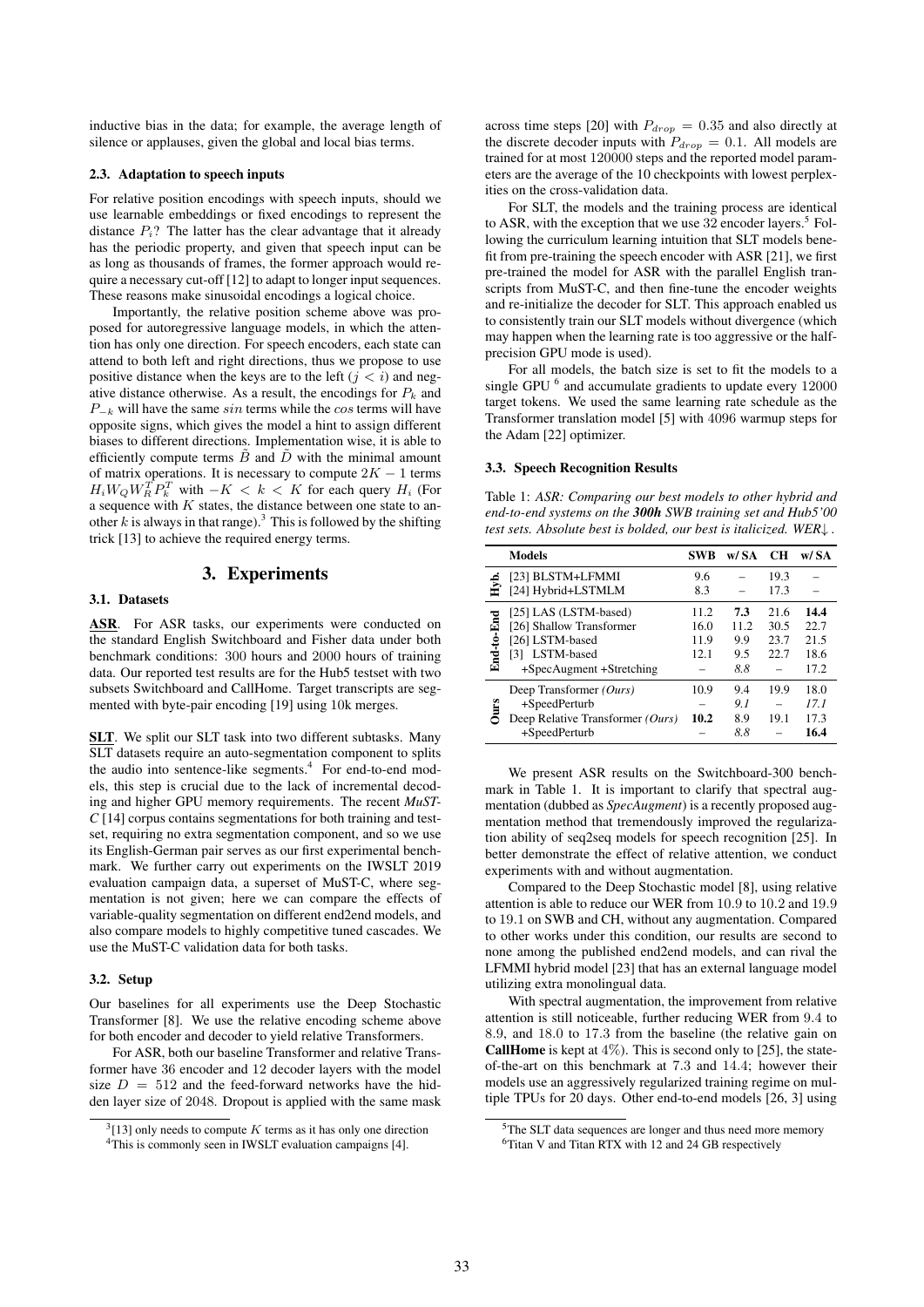single GPUs showed similar behavior to ours with SpecAugment. Finally, with additional speed augmentation, relative attention is still additive, with further gains of 0.3 and 0.7 compared to our strong baseline.

Table 2: *ASR: Comparison on 2000h SWB+Fisher training set and Hub5'00 test sets. Absolute best is bolded, our best is italicized. WER*↓ *.*

| <b>Models</b>                                                                                               | <b>SWB</b>              | CН                           |
|-------------------------------------------------------------------------------------------------------------|-------------------------|------------------------------|
| [23] Hybrid<br>Hybrid<br>[27] Hybrid w/ BiLSTM<br>[28] Dense TDNN-LSTM                                      | 8.5<br>7.7<br>6.1       | 15.3<br>13.9<br>11.0         |
| End-to-End<br>$[29]$ $CTC$<br>[3] LSTM-based<br>Deep Transformer (Ours)<br>Deep Relative Transformer (Ours) | 8.8<br>7.2<br>6.5<br>62 | 13.9<br>13.9<br>11.9<br>11.4 |

The experiments on the larger dataset with 2000h follow the above results for 300h, continuing to show positive effects from that relative position encodings. The error rates on those SWB and CH decrease from 6.5 and 11.9 to 6.2 and 11.4 (Table 2). Our best model is significantly better than previously published CTC [29] and LSTM-based [3] models, and approaches the heavily tuned hybrid system [28] with dense TDNN-LSTM. It is likely possible to reach better error rates, with the help of ensembled models, further data augmentation, and language models. Our experiments here, however, show that the novel relative model is consistently better than the baseline, regardless of the data size and augmentation conditions.

### 3.4. Speech Translation Results

Our first SLT models were trained only on the MuST-C training data and the results are reported on the COMMON testset<sup>7</sup>, using the provided with the segmentation of each utterance which has a corresponding translation. For each utterance, we can directly translate with the end2end model, and the final score can be obtained using standard BLEU scorers such as Sacre-BLEU [30] because the output and the reference are already sentence-aligned in a standardized way.

As shown in Table 3, our Deep Transformer baseline achieves an impressive 24.2 BLEU score compared to the ST-Transformer [9], which is a Transformer model specifically adapted for speech translation. Using relative position information makes self-attention more robust and effective still, as our BLEU score increases to 25.2.

For better performance, we also add the Speech-Translation TED corpus <sup>8</sup> and follow the method from [9] to add synthetic data for speech translation, where a cascaded system is used to generate translations for the TEDLIUM-3 data [31]. Our cascade system is built based on the procedure from the winning system in the 2019 IWSLT ST evaluation campaign [32].

With these additional corpora, we observe a considerable boost in translation performance (similarly observed in [9]). More importantly, the relative model further enlarges the performance gap between two models to now 1.4 BLEU points. We hypothesize that the model is able to more effectively use the

additional data, with data patterns more easily captured when the model considers *relative* rather than absolute distance between speech features. More concretely, each training corpus has a different segmentation method, which leads to large variation in spoken patterns, which is difficult to capture using absolute position encodings.

To verify our hypothesis, we compare these two models and the cascaded system on the TEDTalk testsets without a provided segmentation. These talks are available as long audio files and require an external audio segmentation step to make translation feasible. It is important to note that the cascaded model has a separate text re-segmentation component [33] which takes ASR output and reorganizes it into logical sentences, which is a considerable advantage compared to the end2end models. We experimented with several audio segmentation methods and see that the cascade is less affected by the segmentation quality than the end-to-end models.

The results in Table 4 compare two different segmentation methods, LIUM [34] and VAD [35], and four different testsets. The relative Transformer unsurprisingly consistently outperforms the Transformer, regardless of segmentation. Moreover, comparing between the segmenters, the relative model more effectively uses higher segmentation quality, yielding a larger BLEU difference. While the base Transformer only increases up to 0.5 BLEU with better segmentation, this figure becomes up to 2.4 BLEU points for the relative counterpart. In the end, the cascade model still shows that heavily tuned separated components, together with an explicit text segmentation module, is an advantage over end-to-end models, but this gap is closing with more efficient architectures.

Table 3: *ST: Translation performance in BLEU*↑ *on the COM-MON testset (no segmentation required)*

| Models                                    | BL EU |
|-------------------------------------------|-------|
| [9] ST-Transformer                        | 18.0  |
| +SpecAugment                              | 19.3  |
| +Additional Data [36]                     | 23.0  |
| Deep Transformer (w/ SpecAugment)         | 24.2  |
| +Additional Data                          | 29.4  |
| Deep Relative Transformer (w/SpecAugment) | 25.2  |
| +Additional Data                          | 30.6  |

Table 4: *ST: Translation performance in BLEU*↑ *on IWSLT testsets (re-segmentation required)*

| Testset                 | <b>Transformer</b> |       | <b>Relative</b> |       | Cascade |       |
|-------------------------|--------------------|-------|-----------------|-------|---------|-------|
| Segmenter $\rightarrow$ | <b>LIUM</b>        | VAD   | <b>LIUM</b>     | VAD   | LIUM    | VAD   |
| tst2010                 | 22.04              | 22.53 | 23.29           | 24.27 | 25.92   | 26.68 |
| tst2013                 | 25.74              | 26.00 | 27.33           | 28.13 | 27.67   | 28.60 |
| tst2014                 | 22.23              | 22.39 | 23.00           | 25.46 | 24.53   | 25.64 |
| tst2015                 | 20.20              | 20.77 | 21.00           | 21.82 | 23.55   | 24.95 |

### 4. Conclusion

Speech recognition and translation with end-to-end models have become active research areas. In this work, we adapted the relative position encoding scheme to speech Transformers for these two tasks. We showed that the resulting novel network provides consistent and significant improvement through different tasks and data conditions, given the properties of acoustic modeling. Inevitably, audio segmentation remains a barrier to end-to-end speech translation; we look forward to future neural solutions.

 $7$ MuST-C is a multilingual dataset and this testset is the commonly shared utterances between the languages.<br> $\frac{8 \text{ Available}}{100}$  from the even

from the evaluation campaign at https://sites.google.com/view/iwslt-evaluation-2019/speech-translation